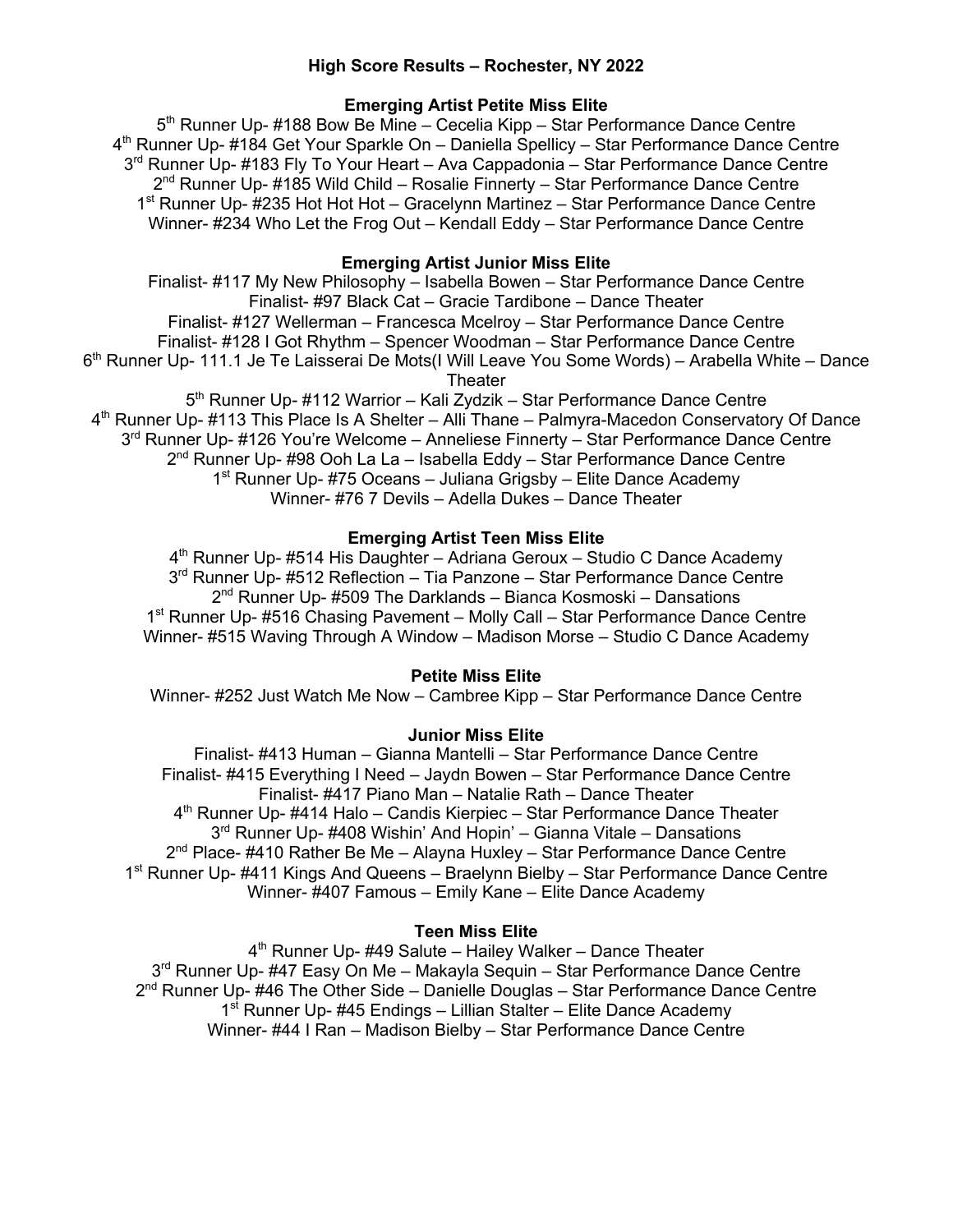### **Miss Elite**

4<sup>th</sup> Runner Up- #142 Lovely – Ellie Adams – Miss Lisa's Artistry Of Dance 3<sup>rd</sup> Runner Up- #140 1000x – Erica Welch – Miss Lisa's Artistry Of Dance  $2^{nd}$  Runner Up- #161 Remember Us This Way – Vanessa Gerow – Star Performance Dance Centre 1<sup>st</sup> Runner Up- #173 Inside My Mind – Khristian Moffett – Star Performance Dance Centre Winner- #174 Farewell – Angeline Mcgraw – Elite Dance Academy

### **Mr Elite**

Winner- #172 The Letter – Jj Moussa – Elite Dance Academy

## **Young Girl Photogenic**

Winner- #174.1 Finley Belschen – Dansations

## **Teen Girl Photogenic**

Winner- #421 Isabella Scholz – Dansations

## **Tiny Intermediate Solo**

2<sup>nd</sup> Place- #235 Hot Hot Hot – Gracelynn Martinez – Star Performance Dance Centre 1<sup>st</sup> Place- #234 Who Let The Frog Out – Kendall Eddy – Star Performance Dance Centre

#### **Mini Recreational Solo**

10<sup>th</sup> Place- #240 Every Girls A Supergirl – Leah Parkhurst – Tammy Allen Dance Academy 9<sup>th</sup> Place- #249 Calling All The Monsters – Bristol Ledgerwood – Tammy Allen Dance Academy  $8<sup>th</sup>$  Place- #243 Trampoline – Adelade Woods – Studio C Dance Academy  $7<sup>th</sup>$  Place- #250 Music Box Dancer – Tatum Ruggles – Tammy Allen Dance Academy 6<sup>th</sup> Place- #242 Wings – Marley Kingsley – Studio C Dance Academy  $5<sup>th</sup>$  Place- #285.1 Rotten To The Core – Abigail Flynn – Platinum Dance Company  $4<sup>th</sup>$  Place- #239 Shake the Room – Emerson Alhart – Elite Studio Of Dance 3<sup>rd</sup> Place- #238 Tightrope – Adriana Jenner – Studio C Dance Academy  $2<sup>nd</sup> Place- #247$  Rainbow – Amiliya Stewert – Platinum Dance Company 1<sup>st</sup> Place- #248 My Favorite Crime – Harper Guzman – Studio C Dance Academy

### **Mini Intermediate Solo**

10<sup>th</sup> Place- #188 Bow Be Mine – Cecelia Kipp – Star Performance Dance Centre 9th Place- #178 Rockstar – Addison Vanlandingham – Star Performance Dance Centre 8<sup>th</sup> Place- #184 Get Your Sparkle On – Daniella Spellicy – Star Performance Dance Centre 7<sup>th</sup> Place- #183 Fly To Your Heart – Ava Cappadonia – Star Performance Dance Centre 6th Place- #182 Happy Feet – Arieanna Robinson – Star Performance Dance Centre 5<sup>th</sup> Place- #185 Wild Child – Rosalie Finnerty – Star Performance Dance Centre 4<sup>th</sup> Place- #186 I'll chase the Sky – Callie Beachel – Miss Jillian's Dance Academy 3<sup>rd</sup> Place- #181 Rockin Robin – Lilly Chapman – Elite Studio Of Dance 2<sup>nd</sup> Place- #179 Elevator – Marko Kokovic – Elite studio Of Dance 1<sup>st</sup> Place- #175 Let's Bounce – Emily Toole – Dansations

### **Mini Competitive Solo**

2<sup>nd</sup> Place- #233 Feel The Light – Kinley Van Slyke – Star Performance Dance Centre 1st Place- #252 Just Watch Me Now – Cambree Kipp – Star Performance Dance Centre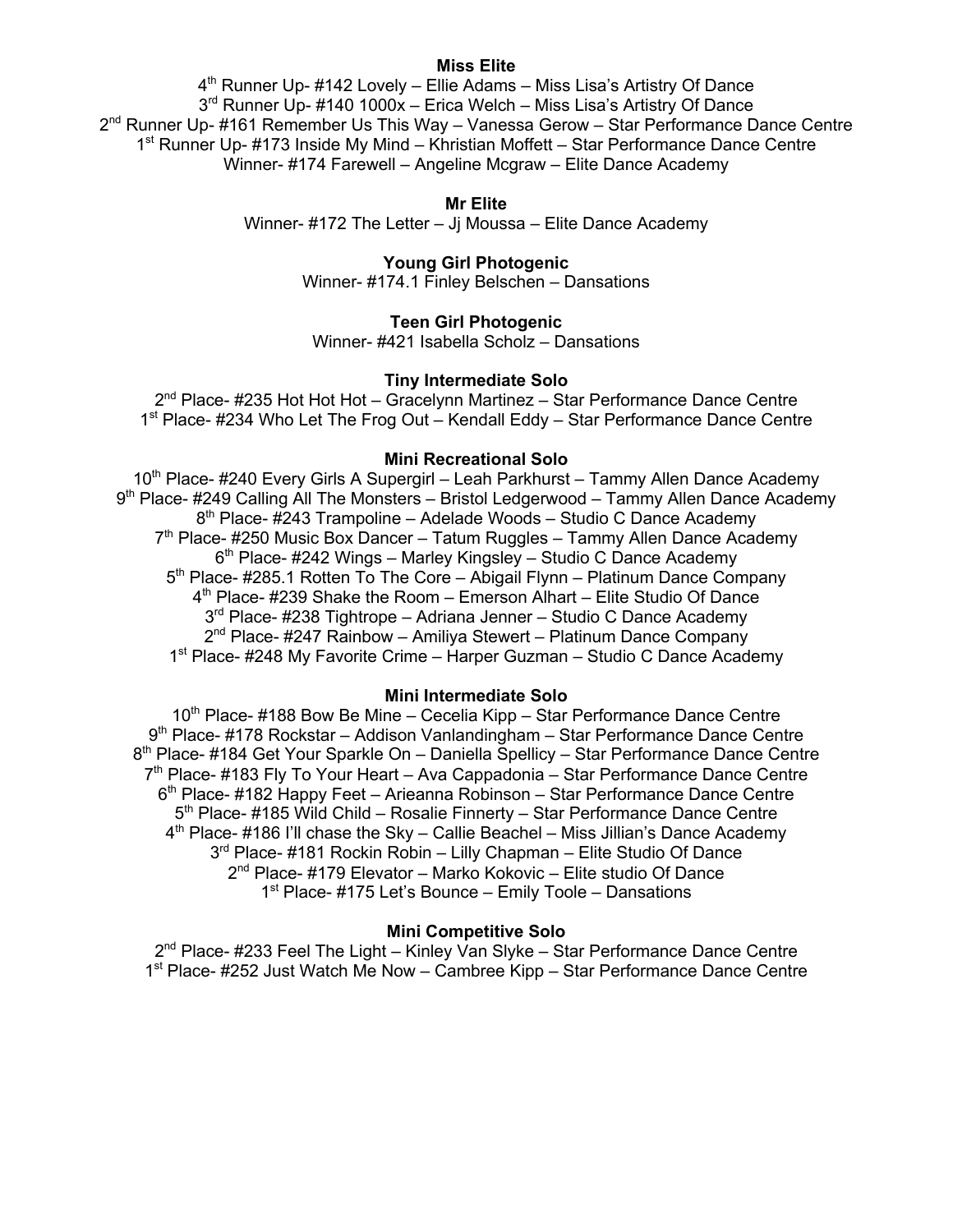## **Young Recreational Solo**

 $10<sup>th</sup>$  Place- #293 How Far I'll Go – Gracie Asberry – Miss Jillian's Dance Academy 9th Place- #282 Unstoppable – Kara Pritchard – Studio C Dance Academy  $8<sup>th</sup>$  Place- #295 Speechless – Parker Manning – Idols Dance Company  $7<sup>th</sup>$  Place- #297 Million To One – Addison Alejandro – KMS Dance Academy 6th Place- #304 Popular – Ryleigh Ackles-Hunter – Miss Jillian's Dance Academy 5<sup>th</sup> Place- #301 Years – Elise Hansen – Tammy Allen Dance Academy 4<sup>th</sup> Place- #306 Don't Rain On My Parade – Harlow Lippincott – Tammy Allen Dance Academy 3<sup>rd</sup> Place- #302 Strong – Emma Cole – Tammy Allen Dance Acadmy  $2<sup>nd</sup>$  Place- #291 Martial Girl – Lena Meyer – KMS Dance Academy 1st Place- #307 Dear Future Husband – Teeghan Ruggles – Tammy Allen Dance Academy

# **Young Intermediate Solo**

 $10<sup>th</sup>$  Place- #83 Drama – Emma Geraghty – Elite Dance Academy 9<sup>th</sup> Place- #78 Rockin It – Elaina Bruce – Dance Theater 8<sup>th</sup> Place- #90 Beat – Philomena Lorigo – Dansations 7<sup>th</sup> Place- #98 Ooh La La – Isabella Eddy – Star Performance Dance Centre  $6<sup>th</sup>$  Place- #85 Lights Camera Action – Jillian Joyner – Elite Dance Academy  $5<sup>th</sup>$  Place- #119 Hold On Me – Nora Thomas – Elite Dance Academy 4<sup>th</sup> Place- #84 Shades – Emma Maerz – Elite Dance Academy 3<sup>rd</sup> Place- #75 Oceans – Juliana Grigsby – Elite Dance Academy  $2<sup>nd</sup>$  Place- #111 someday – Matilda Tunis – Studio C Dance Academy 1<sup>st</sup> Place- #76 7 Devils – Adella Dukes – Dance Theater

## **Young Competitive Solo**

10<sup>th</sup> Place- #417 Piano Man – Natalie Rath – Dance Theater  $9<sup>th</sup>$  Place- #404 All That Jazz – Josephine Lorigo – Dansations  $8<sup>th</sup>$  Place- #408 Wishin' And Hopin' – Gianna Vitale – Dansations  $7<sup>th</sup>$  Place- #397 Hit Me With Your Best Shot – Brooke Piekarski – Dansations 6th Place- #399 Waves – Candis Kierpiec – Star Performance Dance Centre 5<sup>th</sup> Place- #398 I Feel The Earth Move – Lillian Chojnacki – Dansations  $4<sup>th</sup>$  Place- #402 Kiss Kiss – Makenna Frazier – Elite Dance Academy 3<sup>rd</sup> Place- #410 Rather Be Me – Alayna Huxley – Star Performance Dance Centre 2<sup>nd</sup> Place- #411 Kings And Queens - Braelynn Bielby - Star Performance Dance Centre 1<sup>st</sup> Place- #407 Famous – Emily Kane – Elite Dance Academy

## **Teen Recreational Solo**

10<sup>th</sup> Place- #427 Worship Me – Francesca Wattie – Palmyra-Macedon Conservatory Of Dance 9<sup>th</sup> Place- #426 I Put A Spell On You – Riley Mcleod – Palmyra-Macedon Conservatory Of Dance 8<sup>th</sup> Place- #430 Us – Victoria Criss – Studio C Dance Academy 7<sup>th</sup> Place- #423 You Say - Ella Coleman - Studio C Dance Academy 6th Place- #434 Runaway – Elisha Reuter – Tammy Allen Dance Academy 5<sup>th</sup> Place- #422 Deep End – Kendyll Driesbach – Miss Jillian's Dance Academy 4<sup>th</sup> Place- #433 Life Of The Party – Erin Hansen – Tammy Allen Dance Academy 3<sup>rd</sup> Place- #435 I'm Dat Chick – Zoey Baker – Tammy Allen Dance Academy  $2<sup>nd</sup>$  Place- #424 Kill The Lights – Danilla Mancuso – Dansations 1st Place- #435 Singing In The Rain – Leah Norton – Studio C Dance Academy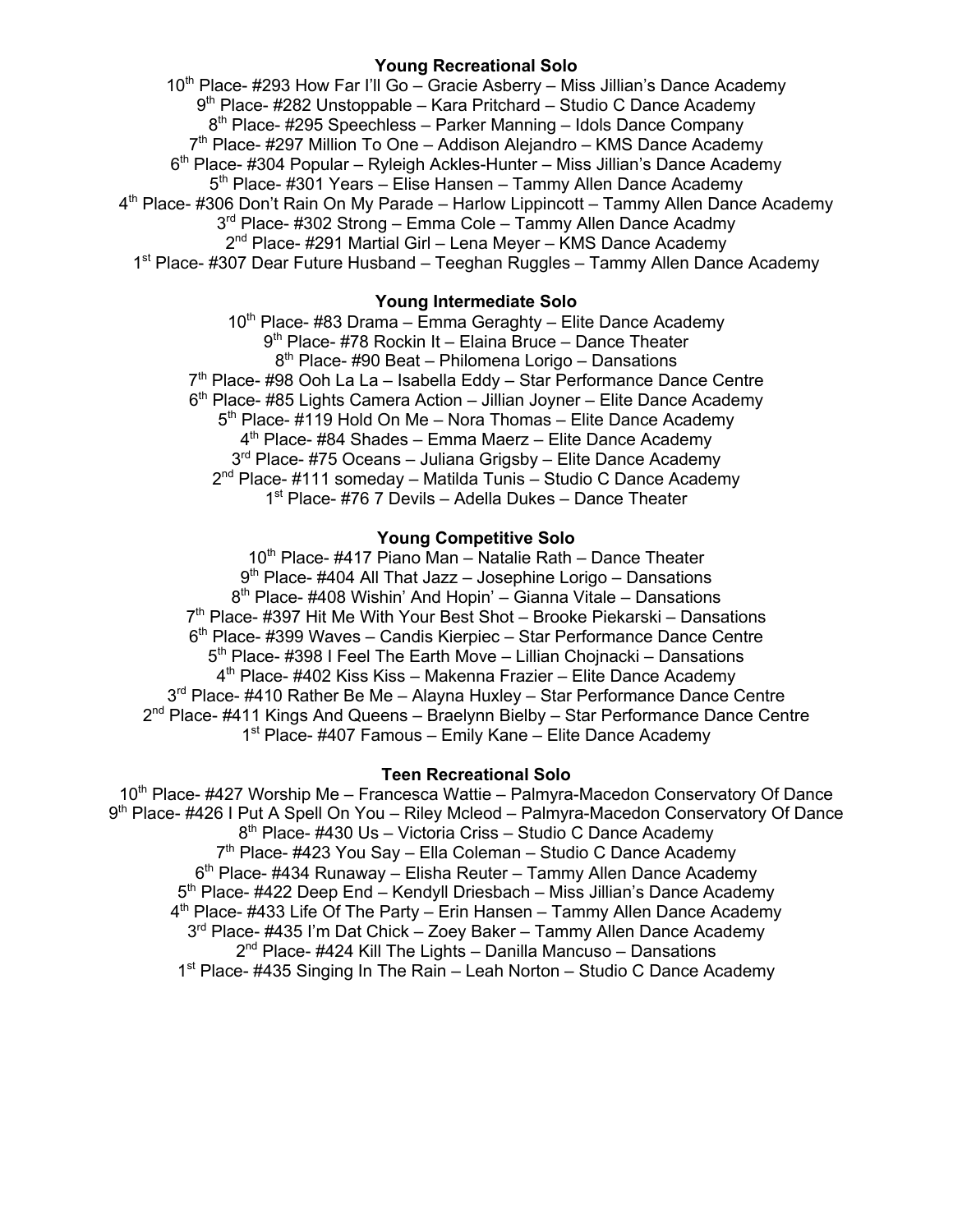## **Teen Intermediate Solo**

 $10<sup>th</sup>$  Place- #498 Broken – Jade Parker – Studio C Dance Academy 9th Place- #516 Chasing Pavement – Molly Call – Star Performance Dance Centre  $8<sup>th</sup>$  Place- #496 One Of The good Ones – Allison Vanderhoof – Star Performance Dance Centre  $7<sup>th</sup>$  Place- #492 Work Song – Hailey Genge – Platinum Dance Company 6th Place- #491 Grow – Cecelia Zoller – Platinum Dance Company  $5<sup>th</sup>$  Place- #504 Bluebird – Lilia Maher – Dansations  $4<sup>th</sup>$  Place- #515 Waving Through A Window – Madison Morse – Studio C Dance Academy 3<sup>rd</sup> Place- #472 Her – Adrianna Outsen – Elite Dance Academy 2<sup>nd</sup> Place- #506 Lights – Morgan Szydlowski – Next Level Dance Center 1<sup>st</sup> Place- #485 Ain't Nothing Wrong With That – Paige Meuwissen – Next Level Dance Center

## **Teen Competitive Solo**

 $10<sup>th</sup>$  Place- #22 Stay – Leila Mathewson – Elite Dance Academy 9th Place- #39 Ain't That A Kick In The Head – Colin Klus – Elite Studio Of Dance 8<sup>th</sup> Place- #14 Queen – Dejalei Champen – Elite Dance Academy 7<sup>th</sup> Place- #29 Need You Know – Rachel Anadio – Elite Studio Of Dance  $6<sup>th</sup>$  Place- #27 Not About Angels – Emma Slojkowski – Dansations 5<sup>th</sup> Place- #36 Amazing Grace – Lauren Kelley – Elite Studio Of Dance  $4<sup>th</sup>$  Place- #45 Endings – Lillian Stalter – Elite Dance Academy 3<sup>rd</sup> Place- #33 Lifted – Emily Nardozzi – Elite Studio Of Dance 2<sup>nd</sup> Place- #44 I Ran – Madison Bielby – Star Performance Dance Centre 1<sup>st</sup> Place- #23 Here Come The River – Hannah Wall – Elite Studio Of Dance

## **Senior Recreational Solo**

4<sup>th</sup> Place- #577 This Is Me Trying – Kate Bieler – Jeannie's Dance Connection 3<sup>rd</sup> Place- #584 Resuce – Grace Stephens – Studio C Dance Academy  $2<sup>nd</sup>$  Place- #573 Trainwreck – Emma Mcmanus – Studio C Dance Academy  $1<sup>st</sup>$  Place- #572 Torn – Marah Reuter – Tammy Allen Dance Academy

## **Senior Intermediate Solo**

 $10<sup>th</sup>$  Place- #599.1 Love In The Dark – Hanna Stroup – Idols Dance Company  $9<sup>th</sup>$  Place- #591 In My Mind – Olivia Coleman – Studio C Dance Academy  $8<sup>th</sup>$  Place- #588 Mean Girls – Alaina Every – KMS Dance Academy  $7<sup>th</sup>$  Place- #595 I Try – Julia Rodibaugh – Platinum Dance Company 6th Place- #598 Mum – Laura Wallace – Jeannie's Dance Connection 5<sup>th</sup> Place- #590 Bury A Friend – Ashlyn Puccio – KMS Dance Academy 4<sup>th</sup> Place- #597 A Losing Game – Emily Dicesare – Next Level Dance Center 3<sup>rd</sup> Place- #599 Ocean – Allison Standish – Studio C Dance Academy  $2<sup>nd</sup>$  Place- #594 Heroes – Morgan Spath – Platinum Dance Company 1st Place- #596 Arms Around You – Jenna Swanson – Platinum Dance Company

## **Senior Competitive Solo**

 $10<sup>th</sup>$  Place- #158 Iris – Peri Weisman – Elite Studio Of Dance 9th Place- #161 Remember Us This Way – Vanessa Gerow – Star Performance Dance Centre 8<sup>th</sup> Place- #153 I Get To Love You – Christina Lamb – Dansations 7th Place- #151 Blackout – Allie Gribben – Elite Studio Of Dance  $6<sup>th</sup>$  Place- #174 Farewell – Angeline Mcgraw – Elite Dance Academy 5th Place- #162 Mama This Ones For You – Khristian Moffett – Star Performance Dance Centre 4th Place- #152 Yours – Sabonne Schuman – Elite Dance Academy 3<sup>rd</sup> Place- #155 Dancing After Death – Piper Wilson – Elite Studio Of Dance  $2<sup>nd</sup>$  Place- #172 The Letter – Jj Moussa – Elite Dance Academy 1st Place- #164 Won't Keep Quiet – Olivia Figary – Elite Dance Academy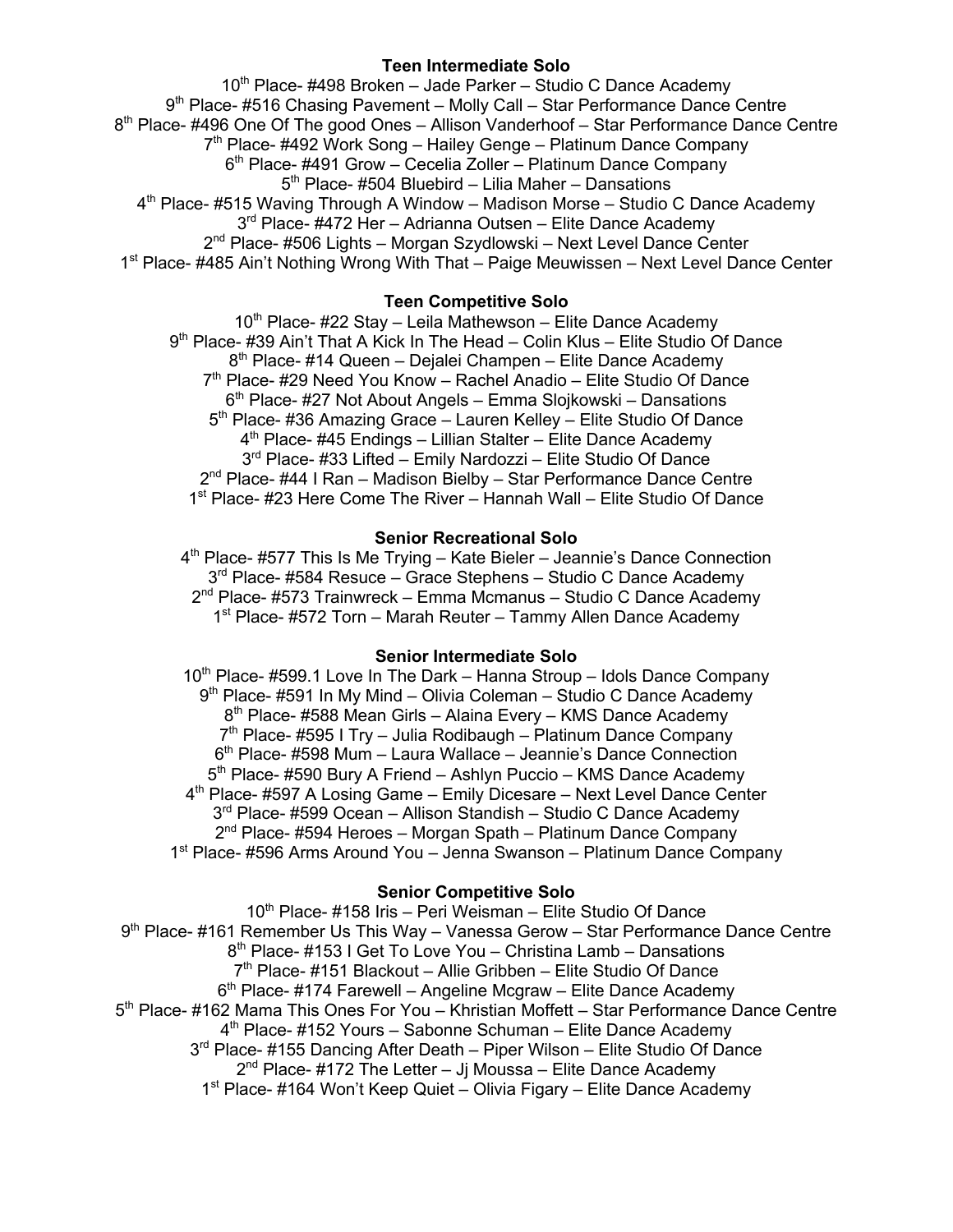## **Tiny Intermediate Duo/Trio**

2<sup>nd</sup> Place- #263 Fired Up - Star Performance Dance Centre 1<sup>st</sup> Place- #262 Dear Future Husband – Star Performance Dance Centre

## **Mini Recreational Duo/Trio**

8th Place- #310 Just The Two Of Us – Palmyra-Macedon Conservatory Of Dance 7<sup>th</sup> Place- #315 Hot Wings – KMS Dance Academy 6<sup>th</sup> Place- #313 Twist That Frown Upside Down – Dansations 5<sup>th</sup> Place- #316 Princess Medley – Idols Dance Company  $4<sup>th</sup>$  Place- #305 Cut To The Feeling – Idols Dance Company 3<sup>rd</sup> Place- #317 Choo'n Gum – Dansations 2<sup>nd</sup> Place- #314 Friend Like Me – KMS Dance Academy 1<sup>st</sup> Place- #312 Me Too – Jeannie's Dance Connection

### **Mini Intermediate Duo/Trio**

4<sup>th</sup> Place- #268 Tutti Frutti – Star Performance Dance Centre 3<sup>rd</sup> Place- #265 Uk Girl – Star Performance Dance Centre  $2<sup>nd</sup>$  Place- #266 Come Fly With Me – Dansations 1<sup>st</sup> Place- #264 Material Girls – Dansations

### **Mini Competitive Duo/Trio**

1<sup>st</sup> Place- #269 Boxing – Star Performance Dance Centre

### **Young Recreational Duo/Trio**

9<sup>th</sup> Place- #277 Stay With Me - Jeannie's Dance Connection 8<sup>th</sup> Place- #271 Better When I'm Dancin' – Tammy Allen Dance Academy  $7<sup>th</sup>$  Place- #280 Count Of Me – KMS Dance Academy  $6<sup>th</sup>$  Place- #272 Think Pink – Dance Theater 5<sup>th</sup> Place- #279 Bored Billie – Studio C Dance Academy 4<sup>th</sup> Place- #267 Sign Of The Times - Studio C Dance Academy 3<sup>rd</sup> Place- #270 Boogie Shoes – KMS Dance Academy 2<sup>nd</sup> Place- #273 It's Raining Men - Dance Theater 1<sup>st</sup> Place- #276 For Forever – Studio C Dance Academy

### **Young Intermediate Duo/Trio**

 $10<sup>th</sup>$  Place- #58 Footloose – Miss Jillian's Dance Academy 9<sup>th</sup> Place- #63 Forever Young – Star Performance Dance Centre  $8<sup>th</sup>$  Place- #55 Fashionistas – Elite Dance Academy 7<sup>th</sup> Place- #57 Kick Up Your Heels – Idols Dance Company  $6<sup>th</sup>$  Place- #80.1 Ending – Idols Dance Company 5<sup>th</sup> Place- #65 Dear future Husband – Platinum Dance Company  $4<sup>th</sup>$  Place- #54 Banjie – Dance Theater 3<sup>rd</sup> Place- #53 Here Right Now – Elite Dance Academy 2<sup>nd</sup> Place- #60 Bang Bang – Dance Theater 1<sup>st</sup> Place- #52 Hillside – Elite Dance Academy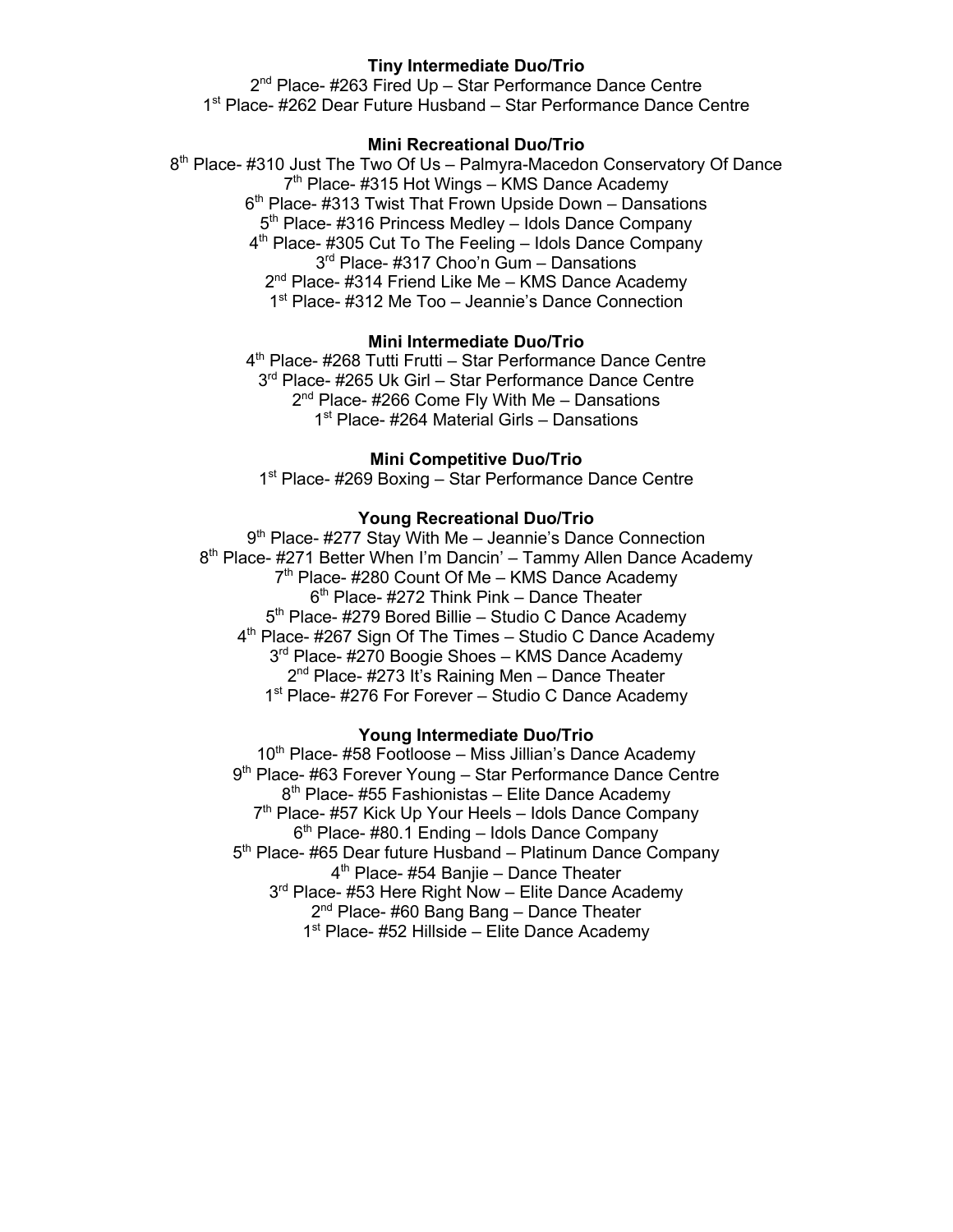## **Young Competitive Duo/Trio**

 $10^{th}$  Place- #392 You Will Be Found – Dansations 9<sup>th</sup> Place- #376 Lookin' Good And Feelin' Gorgeous - Dansations 8<sup>th</sup> Place- #381 I'll Be There For You – Star Performance Dance Centre 7<sup>th</sup> Place- #383 Round Table Rival – Star Performance Dance Centre 6<sup>th</sup> Place- #369 Rescue – Star Performance Dance Centre 5<sup>th</sup> Place- #374 Trampoline – Star Performance Dance Centre 4<sup>th</sup> Place- #379 Weird People – Star Performance Dance Centre 3<sup>rd</sup> Place- #358 Nails Hair Hips Heels - Star Performance Dance Centre 2<sup>nd</sup> Place- #371 Glam – Elite Dance Academy 1st Place- #368 Clowns – Star Performance Dance Centre

## **Teen Recreational Duo/trio**

 $1<sup>st</sup>$  Place- #458 What Is This Feeling – Studio C Dance Academy

#### **Teen Intermediate Duo/Trio**

 $10<sup>th</sup>$  Place- #448 Madness – Studio C Dance Academy  $9<sup>th</sup>$  Place- #461 Where There From – Studio C Dance Academy 8<sup>th</sup> Place- #463 On The Floor – Palmyra-Macedon Conservatory Of Dance  $7<sup>th</sup>$  Place- #459 Fired Up – Studio C Dance Academy  $6<sup>th</sup>$  Place- #465.1 So Will I – Idols Dance Company 5<sup>th</sup> Place- #465 Kiss – Dance Theater 4<sup>th</sup> Place- #467 I Want You Back – Palmyra-Macedon Conservatory Of Dance 3<sup>rd</sup> Place- #460 Take Me To Church – Dance Theater  $2^{nd}$  Place- #464 Emergency – Studio C Dance Academy 1<sup>st</sup> Place- #469 BFF – Next Level Dance Center

### **Teen Competitive Duo/Trio**

 $10^{th}$  Place- #603 Hey Mami – Dansations 9<sup>th</sup> Place- #610 Passenger – Elite Studio Of Dance 8<sup>th</sup> Place- #615 The Space Between – Star Performance Dance Centre 7<sup>th</sup> Place- #619 Footprints – Star Performance Dance Centre  $6<sup>th</sup>$  Place- #601 We Were – Elite Dance Academy 5<sup>th</sup> Place- #614 Hope – Elite Studio Of Dance 4<sup>th</sup> Place- #600 Home – Elite Studio Of Dance 3<sup>rd</sup> Place- #608 Poison – Star Performance Dance Centre  $2^{nd}$  Place- #622 Beautiful Together – Elite Dance Academy  $1<sup>st</sup>$  Place- #602 1 2 3 – Elite Dance Academy

### **Senior Recreational Duo/Trio**

 $3<sup>rd</sup>$  Place- #552 I Did Something Bad – Jeannie's Dance Connection  $2^{nd}$  Place- #540 Work – Tammy Allen Dance Academy 1<sup>st</sup> Place- #554 Walk Me Home – Tammy Allen Dance Academy

#### **Senior Intermediate Duo/Trio**

2<sup>nd</sup> Place- #555 Rescue You - Studio C Dance Academy 1<sup>st</sup> Place- #556 Alexis Squared – Dance Theater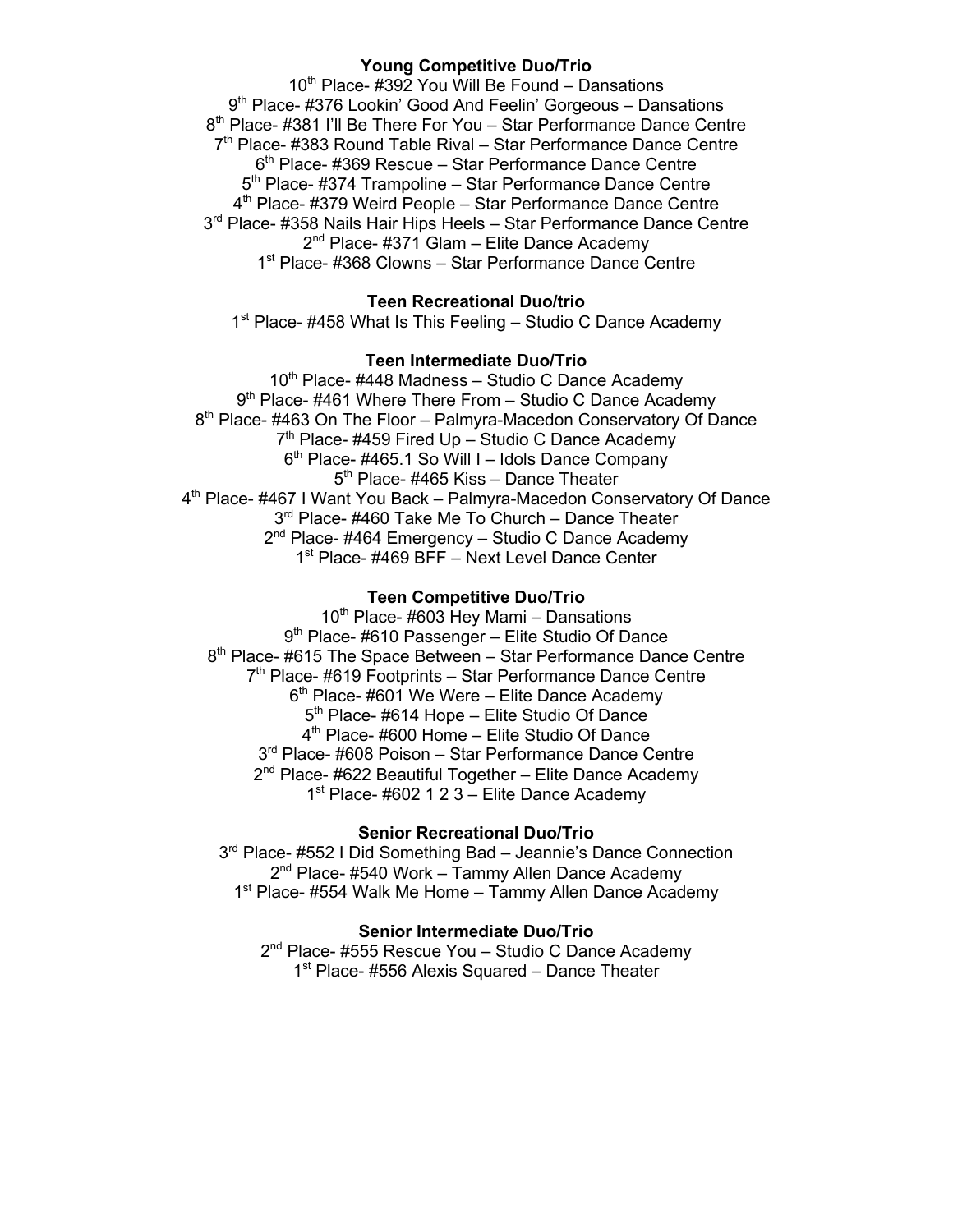## **Senior Competitive Duo/Trio**

9<sup>th</sup> Place- #567 Beat It – KMS Dance Academy 8<sup>th</sup> Place- #563 Nicki Minaj Remix – KMS Dance Academy  $7<sup>th</sup>$  Place- #557 Say Something – KMS Dance Academy  $6<sup>th</sup>$  Place- #565 With Love – Elite Dance Academy 5<sup>th</sup> Place- #561 Brothers – Elite Dance Academy 4<sup>th</sup> Place- #566 Dangerous Woman – Dansations 3<sup>rd</sup> Place- #568 There You'll Be - Star Performance Dance Centre 2<sup>nd</sup> Place- #562 Curtain Call – Elite Dance Academy 1<sup>st</sup> Place- #560 Dual – Elite Dance Academy

## **Tiny Recreational Small Group**

3<sup>rd</sup> Place- #254 Little Red Rappin Hood – Miss Jillian's Dance Academy 2<sup>nd</sup> Place- #256 In His Kiss – Star Performance Dance Centre 1<sup>st</sup> Place- #241 Mr Postman - Star Performance Dance Centre

## **Mini Recreational Small Group**

 $10<sup>th</sup>$  Place- #193 Jump In The Line – Studio C Dance Academy 9<sup>th</sup> Place- #196 Car Wash – KMS Dance Academy 8<sup>th</sup> Place- #200 Here Comes The Sun – Jeannie's Dance Connection  $7<sup>th</sup>$  Place- #204 Razzle Dazzle – Jeannie's Dance Connection  $6<sup>th</sup>$  Place- #191 Fabulous – Platinum Dance Company 5<sup>th</sup> Place- #194 Shake That Lala – Miss Jillian's Dance Academy 4<sup>th</sup> Place- #195 Yes I Can – Idols Dance Company 3<sup>rd</sup> Place- #192 Boogie Shoes - Jeannie's Dance Connection 2<sup>nd</sup> Place- #206 Hallelujah I Love Her So - Idoles Dance Company 1<sup>st</sup> Place- #190 Let's Go Fly A Kite – Idols Dance Company

### **Mini Intermediate Small Group**

4<sup>th</sup> Place- #321 Bathing Beauty - Star Performance Dance Centre 3<sup>rd</sup> Place- #326 It Don't Mean A Thing - Star Performance Dance Centre 2<sup>nd</sup> Place- #325 Hand Clap – Elite Studio Of Dance 1<sup>st</sup> Place- #320 I Want You Back – Elite Studio Of Dance

## **Mini Competitive Small Group**

1<sup>st</sup> Place- #207 Superhero – Star Performance Dance Centre

## **Young Recreational Small Group**

10<sup>th</sup> Place- #229 Matador – Jeannie's Dance Connection 9<sup>th</sup> Place- #227 Book Of Love – Dansations 8<sup>th</sup> Place- #218 Fields Of Gold – Platinum Dance Company  $7<sup>th</sup>$  Place- #213 Don't Go Breaking My Heart – Dansations  $6<sup>th</sup>$  Place- #208 The Power – Dance Theater  $5<sup>th</sup>$  Place- #217 My Turn Now – Dance Theater 4th Place- #211 Bounce Me Brother – Platinum Dance Company 3<sup>rd</sup> Place- #212 Weird Science – Jeannie's Dance Connection 2<sup>nd</sup> Place- #225 Wings – Platinum Dance Company 1<sup>st</sup> Place- #201 Do It Like This – Dance Theater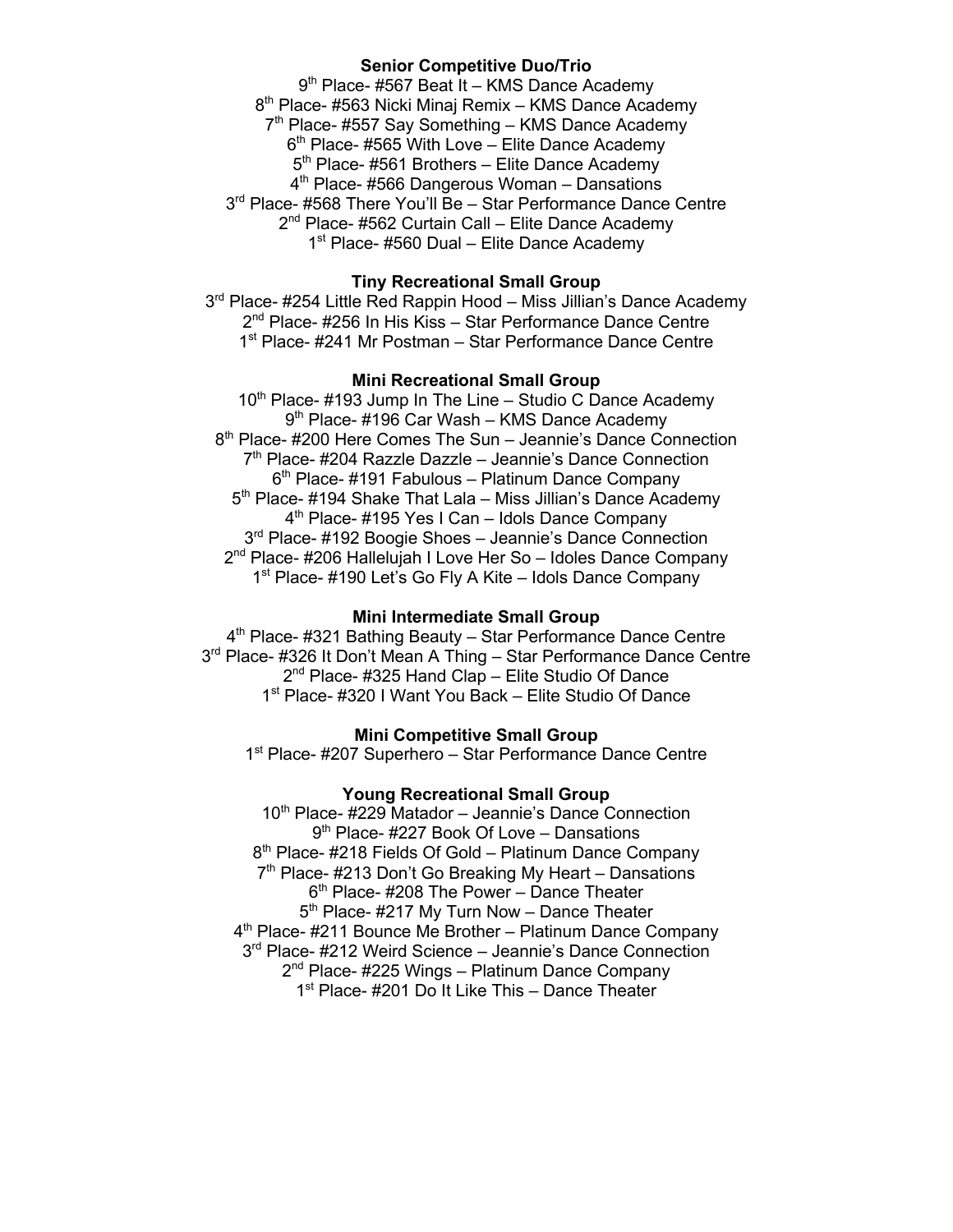## **Young Intermediate Small Group**

 $10^{th}$  Place- #244 Dangerous – Idols Dance Company 9<sup>th</sup> Place- #331 Word Up – Dance Theater 8<sup>th</sup> Place- #349 I Won't Run From It – Elite Dance Academy  $7<sup>th</sup>$  Place- #337 Color Blind – Dance Theater 7<sup>th</sup> Place- #361 Sir Elton – Studio C Dance Academy 6th Place- #353 What A Wonderful World – Palmyra-Macedon Conservatory Of Dance 5<sup>th</sup> Place- #283.1 Big Dollhouse – Star Performance Dance Centre  $4<sup>th</sup>$  Place-  $\frac{1}{4}344$  Kill The Lights – Dance Theater 3<sup>rd</sup> Place- #355 Opening Up - Studio C Dance Academy  $2^{nd}$  Place- #332 Hands – Elite Dance Academy 1<sup>st</sup> Place- #360 Fire Away – Elite Dance Academy

### **Young Competitive Small Group**

9<sup>th</sup> Place- #367 Jazz Man - Elite Studio Of Dance 8<sup>th</sup> Place- #363 Be The Stars – Elite Studio Of Dance 7<sup>th</sup> Place- #373 Shake – Elite Studio Of Dance 6<sup>th</sup> Place- #333 Wicked Little Girls – Star Performance Dance Centre 5<sup>th</sup> Place- #387 5 Guys Named Moe - Star Performance Dance Centre 4<sup>th</sup> Place- #396 Take Me To Church – Star Performance Dance Centre 3<sup>rd</sup> Place- #393 I'm Ready - Elite Studio Of Dance 2<sup>nd</sup> Place- #391 Hope – Star Performance Dance Centre 1<sup>st</sup> Place- #394 Great One – Elite Dance Academy

## **Teen Recreational Small Group**

 $6<sup>th</sup>$  Place- #503 Hey Mama – Tammy Allen Dance Academy 5<sup>th</sup> Place- #487 Paint It Black – Tammy Allen Dance Academy  $4<sup>th</sup>$  Place- #475 Wipe Out – Tammy Allen Dance Academy 3<sup>rd</sup> Place- #513 Pound The Alarm - Tammy Allen Dance Academy 2<sup>nd</sup> Place- #523 Hot Like Wow – Jeannie's Dance Connection 1<sup>st</sup> Place- #517 Jet Set – Tammy Allen Dance Academy

# **Teen Intermediate Small Group**

10<sup>th</sup> Place- #437 Head Above Water – Next Level Dance Center 9<sup>th</sup> Place- #447 Woman Up - Dance Theater 8<sup>th</sup> Place- #442 Totally 90's - Studio C Dance Academy  $7<sup>th</sup>$  Place- #457 Brighter Than The Sun – Dansations 6<sup>th</sup> Place- #438 How Will I Know – Platinum Dance Company 5<sup>th</sup> Place- #441 Plain Jane – Studio C Dance Academy 4th Place- #444 Black And Gold – Platinum Dance Company 3<sup>rd</sup> Place- #450 Autumn Leaves - Platinum Dance Company 2<sup>nd</sup> Place- #456 Schools Out – Platinum Dance Company 1<sup>st</sup> Place- #454 Jet Set - Next Level Dance Center

#### **Teen Competitive Small Group**

 $10<sup>th</sup>$  Place- #536 No Roots – Elite Studio Of Dance 9<sup>th</sup> Place- #542 To Begin Again – Elite Studio Of Dance 8<sup>th</sup> Place- #549 Sound Of War – Star Performance Dance Centre 7<sup>th</sup> Place- #534 Short Sweet – Star Performance Dance Centre 6th Place- #543 Beggin' – Elite Dance Academy 5<sup>th</sup> Place- #545 Ashes – Star Performance Dance Centre 4<sup>th</sup> Place- #530 Survivor – Dansations 3<sup>rd</sup> Place- #548 Stand Down - Elite Dance Academy 2<sup>nd</sup> Place- #532 Mama - Elite Dance Academy 1<sup>st</sup> Place- #564 Toxic – Elite Dance Academy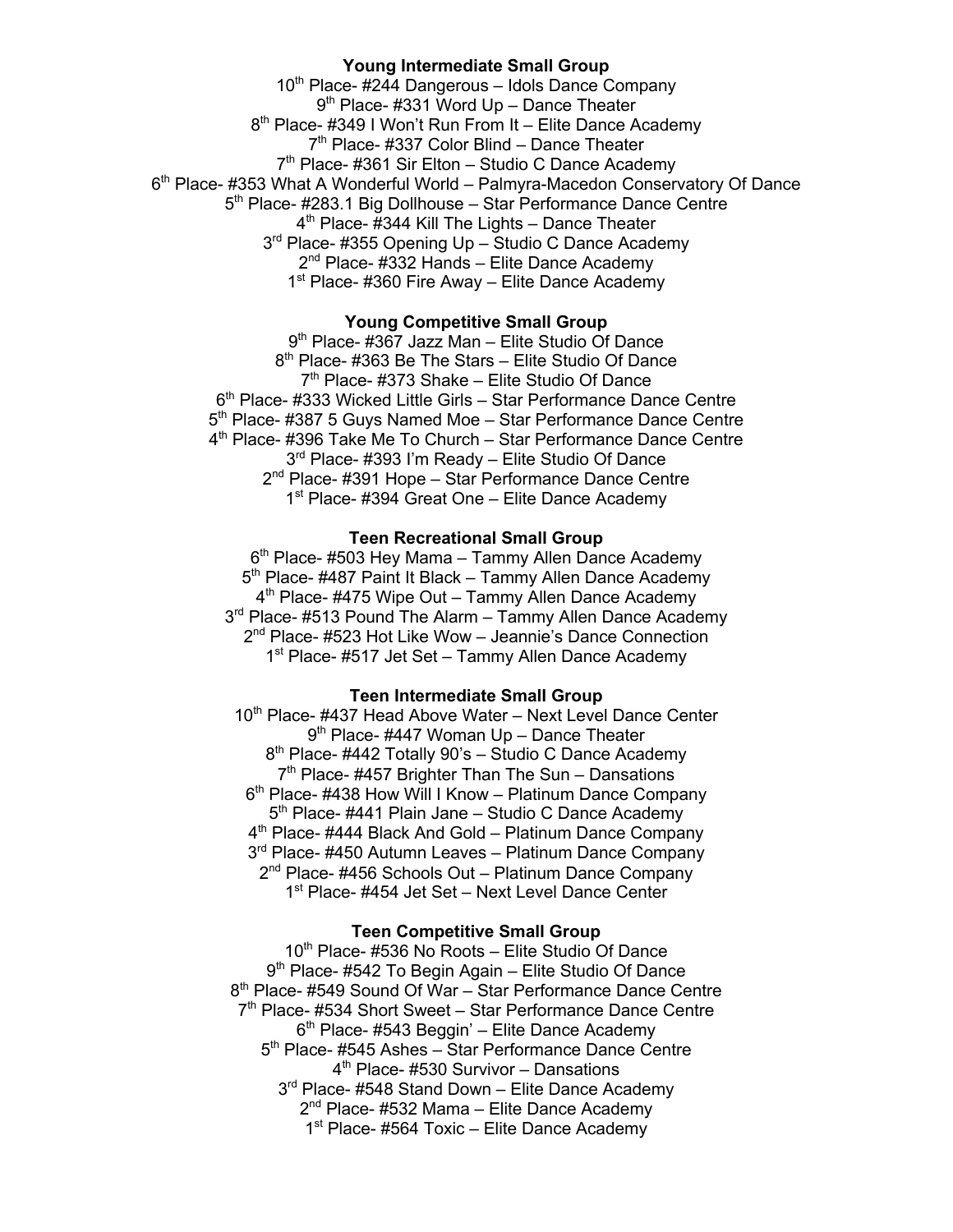### **Senior Recreational Small Group**

 $2<sup>nd</sup>$  Place- #611 Eye Of The Tiger – Jeannie's Dance Connection 1st Place- #627 Various Saints Stroms – Jeannie's Dance Connection

## **Senior Intermediate Small Group**

 $4<sup>th</sup>$  Place- #623 Eye Of The Tiger – Studio C Dance Academy 3<sup>rd</sup> Place- #628 Mein Herr – Studio C Dance Academy 2<sup>nd</sup> Place- #612 You So Done – Platinum Dance Company 1<sup>st</sup> Place- #624 I Will Always Love You - Platinum Dance Company

### **Senior Competitive Small Group**

 $10<sup>th</sup>$  Place- #635 Beyonce Remix – KMS Dance Academy 9<sup>th</sup> Place- #620 Concrete Angel – KMS Dance Academy  $8<sup>th</sup>$  Place- #634 Hurt – Dansations  $7<sup>th</sup>$  Place- #629 Hometown Glory – Dansations  $6<sup>th</sup>$  Place- #633 Body Language – Star Performance Dance Centre 5<sup>th</sup> Place- #636 Breakfree – Elite Studio Of Dance 4<sup>th</sup> Place- #631 Bad – Elite Studio Of Dance 3rd Place- #617 Mt Everest - Elite Studio Of Dance 2<sup>nd</sup> Place- Goodbye – Elite Studio Of Dance  $1<sup>st</sup>$  Place- Home – Elite Dance Academy

## **Mini Recreational Large Group**

4<sup>th</sup> Place- #259 School's Out – KMS Dance Academy 3<sup>rd</sup> Place- #260 Don't Sit Under The Apple Tree – Dansations 2<sup>nd</sup> Place- #255 Who Let The Frogs Out – Dansations 1<sup>st</sup> Place- #226 Slumber Party – Dansations **Mini Intermediate Large Group** 6<sup>th</sup> Place- #246 Sugar Babies – Star Performance Dance Centre  $5<sup>th</sup>$  Place- #245 Bills Mafia – Dansations 4th Place- #236 Siamese Cats – Dansations 3<sup>rd</sup> Place- #257 Dear Future Husband - Dansations  $2<sup>nd</sup>$  Place- #220 You Are My Sunshine – Dansations

 $1<sup>st</sup>$  Place- #275 Respect – Dansations

**Mini Competitive Large Group**

1<sup>st</sup> Place- #258 Rio Rio – Star Performance Dance Centre

## **Young Recreational Large Group**

4th Place- #261.1 Boom Boom pow – Tammy Allen Dance Academy 3<sup>rd</sup> Place- #281.1 Opening Up – Tammy Allen Dance Academy  $2^{nd}$  Place- #252.1 A Dream Is A Wish – Tammy Allen Dance Academy 1<sup>st</sup> Place- #273.1 Lips Are Movin – Tammy Allen Dance Academy

#### **Young Intermediate Large Group**

10<sup>th</sup> Place- #372 Carry You – Jeannie's Dance Connection 9<sup>th</sup> Place- #228 Big Dollhouse – Idols Dance Company 8<sup>th</sup> Place- #219 Attention – Idols Dance Company  $7<sup>th</sup>$  Place- #390 Mr Sandman – Miss Lisa's Artistry Of Dance 6<sup>th</sup> Place- #357 Nobody But Me – Elite Studio Of Dance 5<sup>th</sup> Place- #328.1 Swing With Me – Jeannie's Dance Connection 4<sup>th</sup> Place- #385 Emergency - Jeannie's Dance Connection 3<sup>rd</sup> Place- #384 Steam Heat – Elite Studio of Dance 2<sup>nd</sup> Place- #386 Love Party - Elite Dance Academy 1<sup>st</sup> Place- #382 Wonderful World – Elite Dance Academy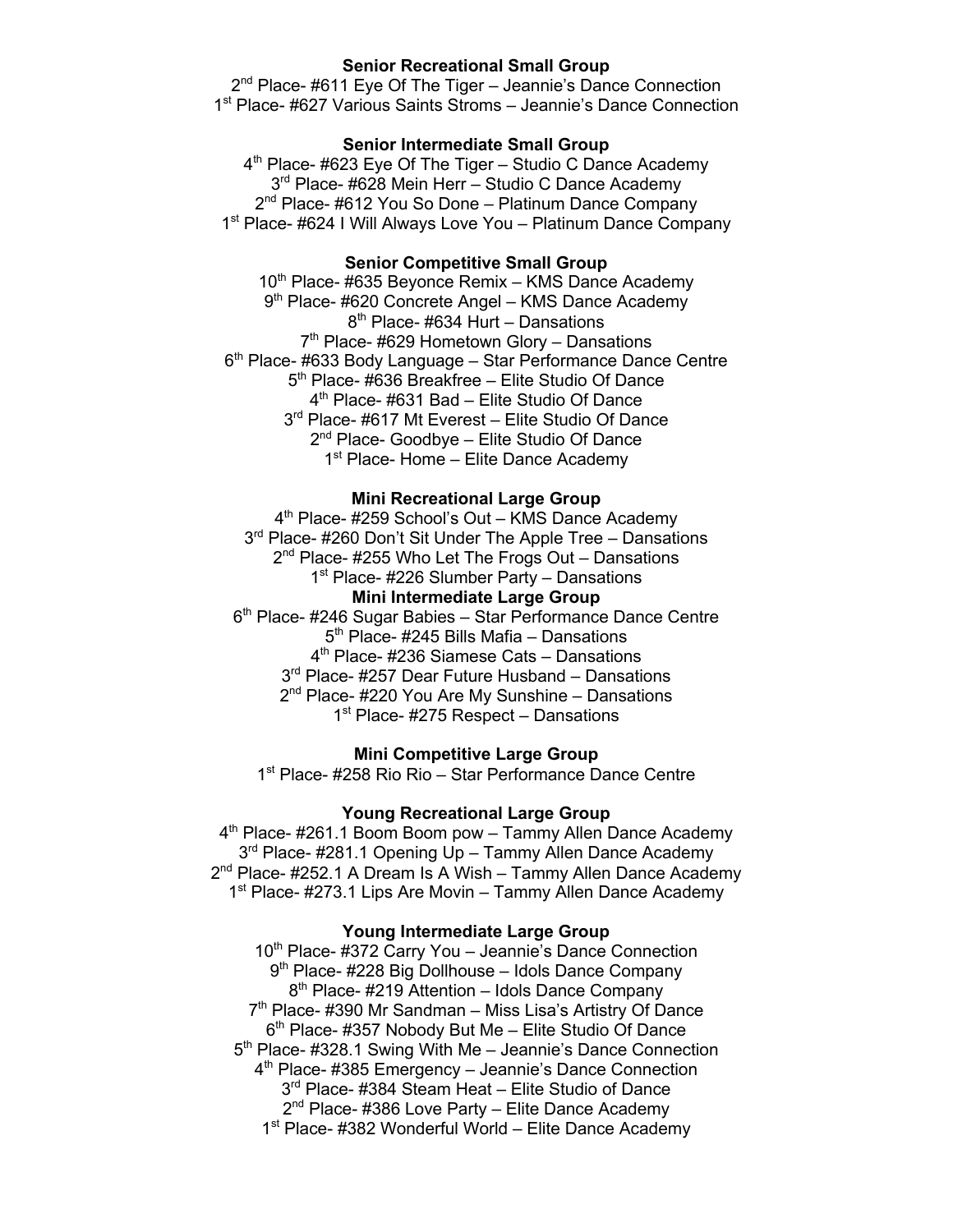## **Young Competitive Large Group**

8<sup>th</sup> Place- #329 Man Of La Mancha – Star Performance Dance Centre 7th Place- #352 Batter Up – Dansations  $6<sup>th</sup>$  Place- #346 Surprise Yourself – Dansations  $5<sup>th</sup>$  Place- #356 Once Upon A Time – Dansations 4th Place- #335 Proud Mary – Dansations 3<sup>rd</sup> Place- #365 Love – Dansations 2<sup>nd</sup> Place- #340 Heaven Is A Place On Earth – Dansations 1<sup>st</sup> Place- #364 Hush Hush – Star Performance Dance Centre

## **Teen Intermediate Large Group**

10<sup>th</sup> Place- #527 Get Close – Studio C Dance Academy 9<sup>th</sup> Place- #522 Total Eclipse Of The Heart – Palmyra-Macedon Conservatory Of Dance 8<sup>th</sup> Place- #529 Freak Show – Dance Theater 7<sup>th</sup> Place- #519 Sky Full Of Songs - Studio C Dance Academy  $6<sup>th</sup>$  Place- #525 Escaping Salem – Dance Theater 5<sup>th</sup> Place- #518 Cruel World – Platinum Dance Company 4<sup>th</sup> Place- #520 Clap Your Hands – Next Level Dance Center 3rd Place- #524 There Is No Winner - Next Level Dance Center 2<sup>nd</sup> Place- #526 Inferno Angels – Platinum Dance Company 1<sup>st</sup> Place- #528 Mr Blue Sky – Next Level Dance Center

## **Teen Competitive Large Group**

10<sup>th</sup> Place- #574 Rumor Has It – Dansations 9<sup>th</sup> Place- #570 Swagger Like Us - Dansations 8<sup>th</sup> Place- #582 Smooth Criminal - Dansations 7<sup>th</sup> Place- #575 Proud Mary - Star Performance Dance Centre  $6<sup>th</sup>$  Place- #576 Oh Darling – Elite Studio Of Dance 5<sup>th</sup> Place- #578 Heaven I Know - Dansations  $4<sup>th</sup>$  Place- #569 Voice – Elite Dance Academy 3<sup>rd</sup> Place- #537 On The Floor – Elite Dance Academy 2<sup>nd</sup> Place- #579 Sound Of War – Elite Dance Academy 1<sup>st</sup> Place- #553 Matters – Elite Dance Academy

## **Senior Competitive Large Group**

3<sup>rd</sup> Place- #580 Rhianna Remix – KMS Dance Academy 2<sup>nd</sup> Place- #559 Freedom - Elite Studio Of Dance 1<sup>st</sup> Place- #583 These Arms Of Mine – Elite Studio Of Dance

## **Mini Intermediate Line**

1<sup>st</sup> Place- #278 Party – Star Performance Dance Centre

**Young Intermediate Line** 1<sup>st</sup> Place- #366 Bad Girls – Palmyra-Macedon Conservatory Of Dance

## **Teen Intermediate Line**

1<sup>st</sup> Place- #452 These Hands – Dance Theater

## **Adult Recreational Line**

1<sup>st</sup> Place- #328 We Dance Too - Star Performance Dance Centre

# **Young Recreational Production**

1<sup>st</sup> Place- #322 The Wizarding World Of Harry Potter – Jeannie's Dance Connection

## **Young Intermediate Production**

1<sup>st</sup> Place- Monopoly – Idols Dance Company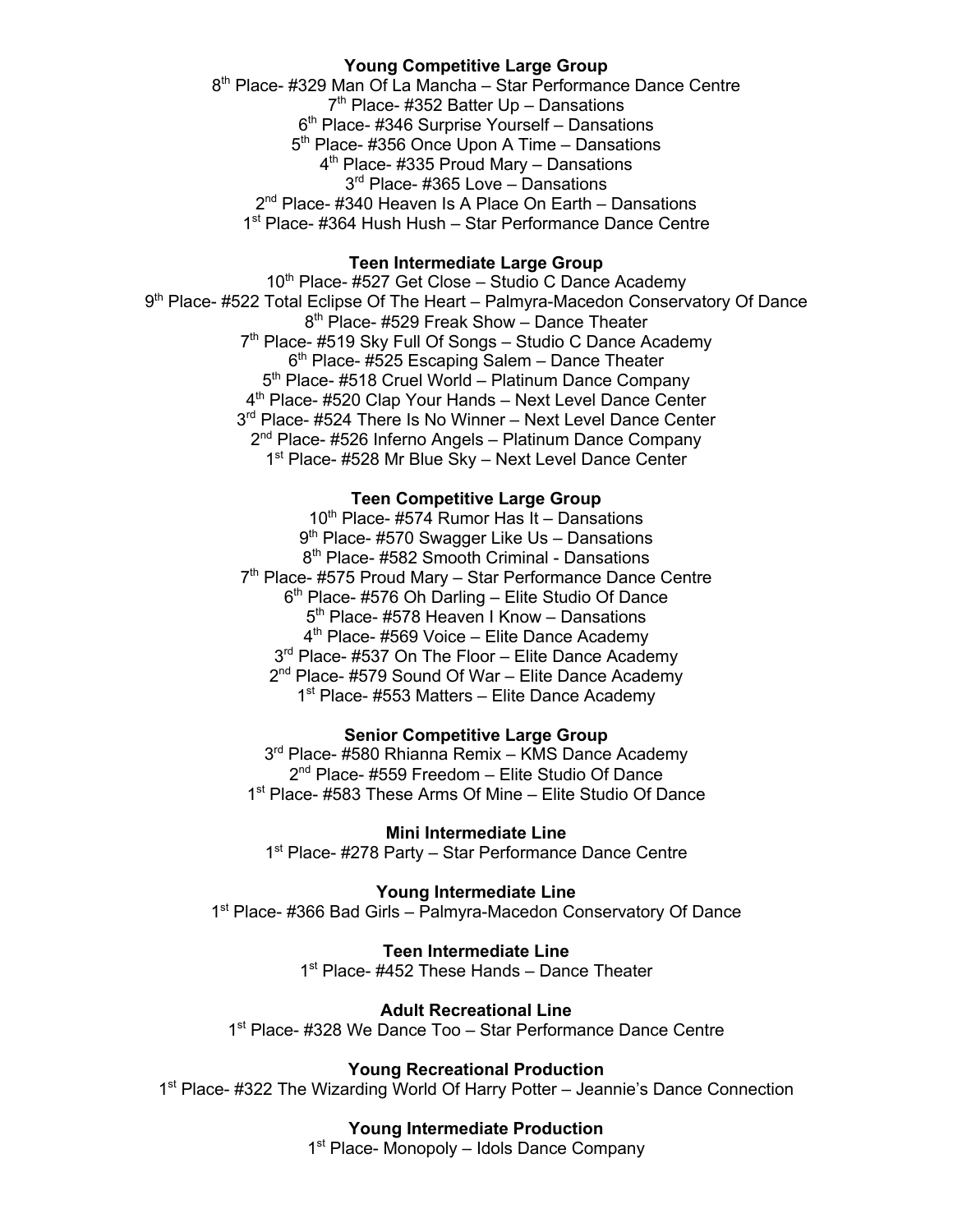## **Young Competitive Production**

1st Place- #327.1 Mama Mia – Star Performance Dance Centre

#### **Teen Intermediate Production**

1<sup>st</sup> Place- #470 Jumanji – Dance Theater

### **Overall High Point**

**Student Choreography-** #622 Beautiful Together – Elite Dance Academy **Recreational Solo/Duo/Trio-** #276 For Forever – Studio C Dance Academy **Intermediate Solo/Duo/Trio-** #485 Ain't Nothing Wrong With That – Paige Meuwissen – Next Level Dance **Center** 

**Intermediate Solo/Duo/Trio-** #76 7 Devils – Adella Dukes – Dance Theater **Competitive Solo/Duo/Trio-** #602 1 2 3 – Elite Dance Academy **Recreational Group/Line/Production-** #226 Slumber Party – Dansations **Intermediate Group/Line/Production-** #382 Wonderful World – Elite Dance Academy **Competitive Group/Line/Production-** #553 Matters – Elite Dance Academy **ADCC Studio Of Excellence-** Star Performance Dance Centre

## **Judges Choice Awards**

**Outstanding Entertainment-** #38 Hot Stuff – Miss Jillian's Dance Academy **Outstanding Entertainment-** #93 Unstoppable – KMS Dance Academy **Outstanding Entertainment-** #135 Wake Me Up – KMS Dance Academy **Outstanding Entertainment-** #199 Rockin' Robin – Tammy Allen Dance Academy **Outstanding Entertainment-** #355 Opening Up – Studio C Dance Academy **Outstanding Entertainment-** #470 Jumanji – Dance Theater **Outstanding Entertainment-** #537 On The Floor – Elite Dance Academy **Showmanship-** #39 Ain't That A Kick In The Head – Elite Studio Of Dance **Showmanship-** #60 Bang Bang – Dance Theater **Showmanship-** #153 I Get To Love You – Dansations **Showmanship-** #273 It's Raining Men – Dance Theater **Showmanship-** #357 Nobody But Me – Elite Studio Of Dance **Showmanship-** #517 Jet Set – Tammy Allen Dance Company **Showmanship-** #530 Survivor – Dansations **Technical Excellence-** #22 Stay – Elite Dance Academy **Technical Excellence-** #113 This Place Is A Shelter – Palmyra-Macedon Conservatory Of Dance **Technical Excellence-** #131 Love You – Elite Dance Academy **Technical Excellence-** #190 Let's Go Fly A Kite – Idols Dance Company **Technical Excellence-** #368 Clowns – Star Performance Dance Centre **Technical Excellence-** #435 Singing In The Rain – Studio C Dance Academy **Technical Excellence-** #572 Tom – Tammy Allen Dance Academy **Emotional Execution-** #7 Bad Dreams – Dansations **Emotional Execution-** #80.1 Ending – Idols Dance Company **Emotional Execution-** #162 Mama This One's For You – Star Performance Dance Center **Emotional Execution-** #276 For Forever – Studio C Dance Academy **Emotional Execution-** #340 Heaven Is A Place On Earth – Dansations **Emotional Execution-** #456 School's Out – Platinum Dance Company **Emotional Execution-** #545 Ashes – Star Performance Dance Centre **Outstanding Choreography-** #10 When Tomorrow Starts Without Me – Star Performance Dance Centre **Outstanding Choreography-** #111 Someday – Studio C Dance Academy **Outstanding Choreography-** #155 Dancing After Death – Elite Studio Of Dance **Outstanding Choreography-** #226 Slumber Party – Dansations **Outstanding Choreography-** #407 Famous – Elite Dance Academy **Outstanding Choreography-** #454 Jet Set – Next Level Dance Center **Outstanding Choreography-** #583 These Arms Of Mine – Elite Studio Of Dance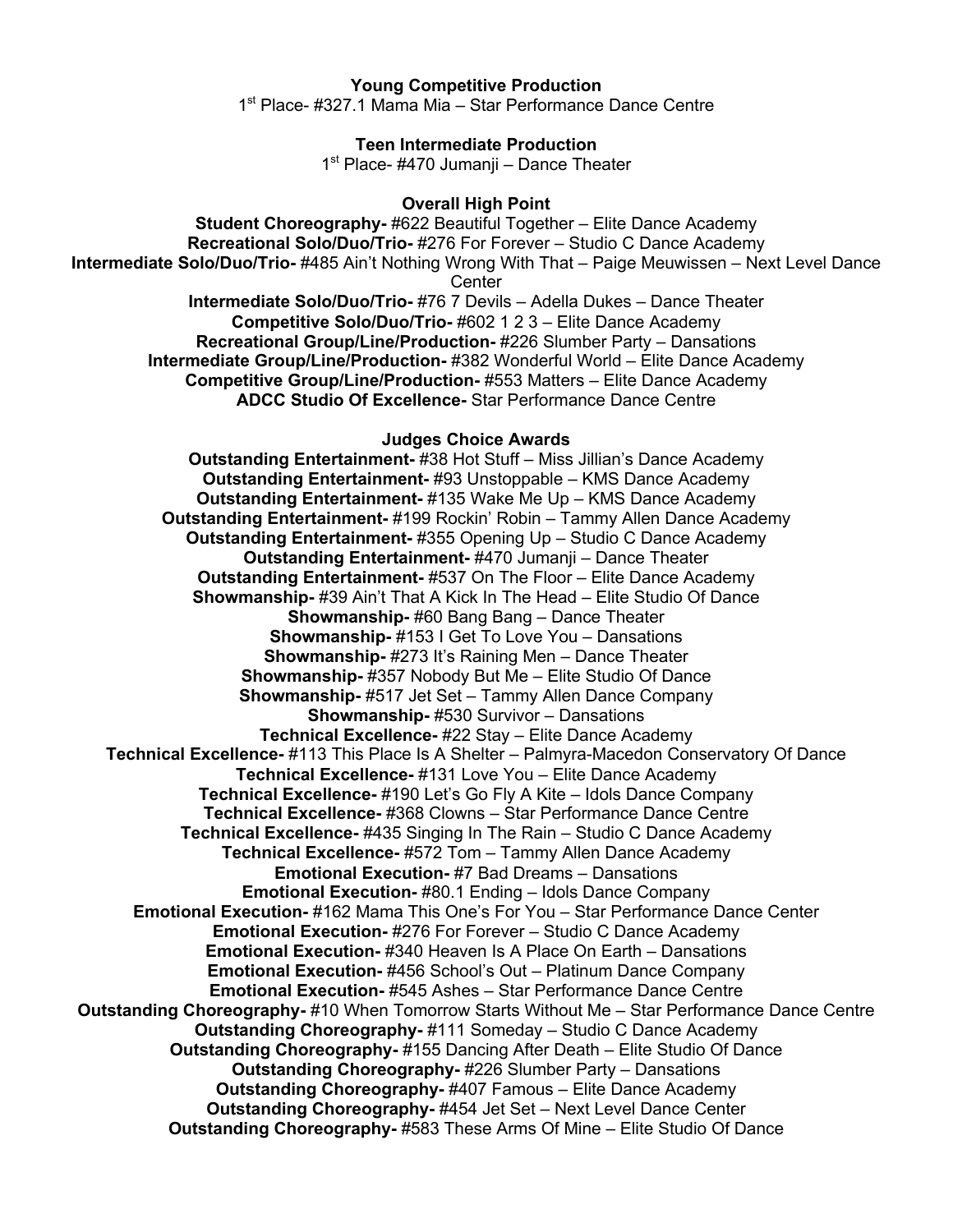**Elite Performance Team** #1 Rise – Elite Studio Of Dance #4 What Am I – Elite Dance Academy #5 I'm Not Calling You A Liar – Dansations #6 Rescue – Dansations #7 Bad Dreams – Dansations #9 Killing Me Softly – Dansations #12 Break Ya Neck – Elite Studio Of Dance #13 Fallin' – Elite Dance Academy #14 Queen – Elite Dance Academy #15 Feel This Moment – Elite Studio Of Dance #27 Not About Angels – Dansations #29 Need You Know – Elite Studio Of Dance #44 I Ran – Star Performance Dance Centre #45 Endings – Elite Dance Academy #46 The Other Side – Star Performance Dance Centre #47 Easy On Me – Star Performance Dance Centre #52 Hillside – Elite Dance Academy #55 Fashionistas – Elite Dance Academy #56 Kings And Queens – Jeannie's Dance Connection #57 Kick Up Your Heels – Idols Dance Company #60 Bang Bang – Dance Theater #63 Forever Young – Star Performance Dance Centre #68 Shake It For Me Girl – Star Performance Dance Centre #69 A Thousand Things – Elite Dance Academy #71 Wake Up World – KMS Dance Academy #73 Alaska – Elite Studio Of Dance #74 Iris – Miss Lisa's Artistry Of Dance #75 Oceans – Elite Dance Academy #78 Rockin It – Dance Theater #79 Black Or White – Dance Theater #80 My Adidas – Elite Studio Of Dance #83 Drama – Elite Dance Academy #90 Beat – Dansations #91 This Will Be – Elite Studio Of Dance #101 La Vie En Rose – Elite Studio Of Dance #108 Burn Bright – Star Performance Dance Centre #111 Someday – Studio C Dance Academy #111.1 Je Te Laisserai De Mots(I Will Leave You Some Words) – Dance Theater #112 Warrior – Star Performance Dance Centre #116 Get Down – Studio C Dance Academy #124 Candy – Star Performance Dance Centre #125 This Joint Is Jumpin – Star Performance Dance Centre #126 You're Welcome – Star Performance Dance Centre #127 Wellerman – Star Performance Dance Centre #130 Somebody New – Elite Dance Academy #131 Love You – Elite Dance Academy #132 Butterfly – Elite Dance Academy #139 Love On The Brain – Star Performance Dance Centre #140 1000x – Miss Lisa's Artistry Of Dance #144 This Is A Man's World – Dansations #147 Legs – KMS Dance Academy #148 Mans World – Star Performance Dance Centre #150 Lonely – Elite Dance Academy #151 Blackout – Elite Studio Of Dance #152 Yours – Elite Dance Academy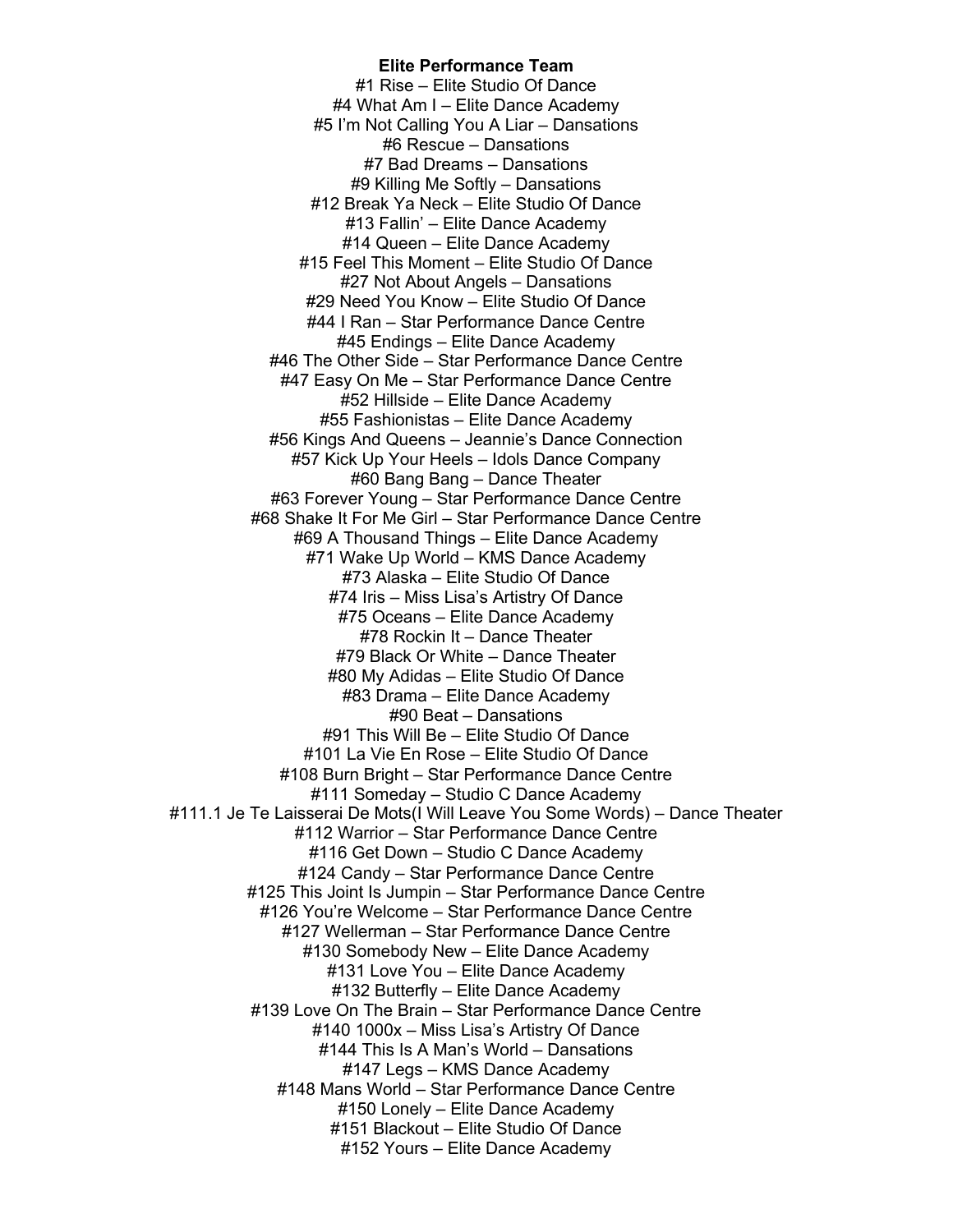#155 Dancing After Death – Elite Studio Of Dance #157 Amen – Elite Studio Of Dance #158 Iris – Elite Studio Of Dance #159 You're Somebody Else – Elite Studio Of Dance #161 Remember Us This Way – Star Performance Dance Centre #162 Mama This Ones For You – Star Performance Dance Centre #165 The Chauffeur – Star Performance Dance Centre #168 Watch And Wonder – Elite Dance Academy #174 Farewell – Elite Dance Academy #175 Let's Bounce – Dansations #176 Shake It Up – Miss Jillian's Dance Academy #179 Elevator – Elite Studio Of Dance #180 Soda Pop – Idols Dance Company #190 Let's Go Fly A Kite – Idols Dance Company #193 Jump In The Line – Studio C Dance Academy #197 Firefly – Idols Dance Company #212 Weird Science – Jeannie's Dance Connection #217 My Turn Now – Dance Theater #219 Attention – Idols Dance Academy #226 Slumber Party – Dansations #232 When Somebody Loved Me – Star Performance Dance Centre #236 Siamese Cats – Dansations #239 Shake The Room – Elite Studio Of Dance #252 Just Watch Me Now – Star Performance Dance Centre #257 Dear Future Husband – Dansations #264 Material Girls – Dansations #273 It's Raining Men – Dance Theater #275 Respect – Dansations #288 Lookin At Me – Platinum Dance Company #290 Rain On Me – Tammy Allen Dance Academy #297 Million To One – KMS Dance Academy #299 You Will Be Found – Studio C Dance Academy #306 Don't Rain On My Parade – Tammy Allen Dance Academy #312 Me Too – Jeannie's Dance Connection #321 Bathing Beauty – Star Performance Dance Centre #331 Word Up – Dance Theater #335 Proud Mary – Dansations #343 9-5 – Studio C Dance Academy #344 Kill The Lights – Dance Theater #348 In The Garden – KMS Dance Academy #353 What A Wonderful World – Palmyra-Macedon Conservatory Of Dance #358 Nails Hair Hips Heels – Star Performance Dance Centre #363 Be The Stars – Elite Studio Of Dance #371 Glam – Elite Dance Academy #376 Lookin' Good And Feelin' Gorgeous – Dansations #386 Love Party – Elite Dance Academy #392 You Will Be Found – Dansations #404 All That Jazz – Dansations #406 A Little Bit too Much – Star Performance Dance Centre #424 Kill The Lights – Dansations #427 Worship Me – Palmyra-Macedon Conservatory Of Dance #433 Life Of The Party – Tammy Allen Dance Acdemy #435 Singing In The Rain – Studio C Dance Academy #447 Woman Up – Dance Theater #456 Schools Out – Platinum Dance Company #463 On The Floor – Palmyra-Macedon Conservatory Of Dance